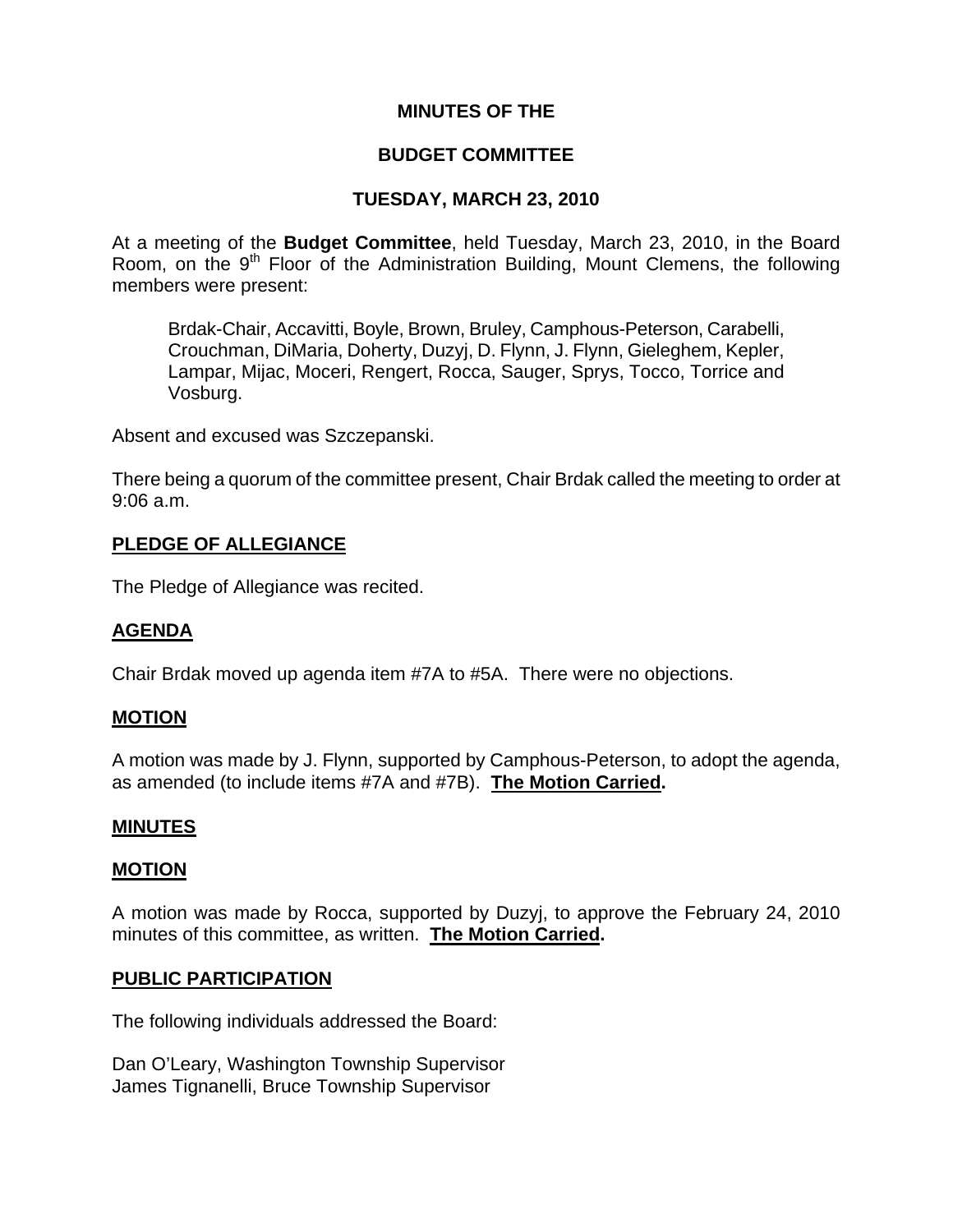## **RECOMMENDATION FROM TECHNOLOGY AND COMMUNICATIONS COMMITTEE MEETING OF 03-15-10**

#### Adopt Resolution Requesting State Assistance in the Funding of 42<sup>nd</sup> District Courts, **Division I and II**

A three-page outlined letter dated March 22, 2010 from Supervisor Dan O'Leary on behalf of the Washington Township Board of Trustees was distributed.

# **COMMITTEE RECOMMENDATION – MOTION**

A MOTION WAS MADE BY KEPLER, SUPPORTED BY CAMPHOUS-PETERSON, TO RECOMMEND THAT THE BOARD OF COMMISSIONERS ADOPT A RESOLUTION REQUESTING STATE ASSISTANCE IN THE FUNDING OF 42<sup>ND</sup> DISTRICT COURTS, DIVISION I AND II **(OFFERED BY ACCAVITTI)**.

The following commissioner spoke: Sprys.

42-I District Court Judge Denis LeDuc addressed the committee.

The following commissioners spoke: Sprys, Crouchman and Rengert.

## **MOTION**

A motion was made by Brown, supported by Rocca, to **postpone** until after meeting with the local communities in order to craft a resolution and bring it back to this committee.

The following commissioners spoke: Brown, Sauger and Vosburg.

A **friendly amendment** by Commissioner Crouchman was accepted as follows:"To **refer**  to the Courts and Legal Affairs Committee, instead of bringing it back to this committee."

The following commissioners spoke: DiMaria, Brdak, Sprys, Doherty and Crouchman.

Chair Brdak called for a vote on the **motion to postpone** and to **refer** to the Courts and Legal Affairs Committee and **The Motion Carried.** 

## **RECEIVE AND FILE PRESENTATION ON COUNTY-WIDE COST ALLOCATION PLAN**

A full copy of the Macomb County, Michigan County-Wide Cost Allocation Plan Fiscal 2008 is on file in the Board Office Library.

John Foster addressed the committee.

Ron Wlock, from the firm Maximus, made a presentation on the development of the annual Cost Allocation Plan. Provided in committee packets was Schedule A from the 2008 Plan.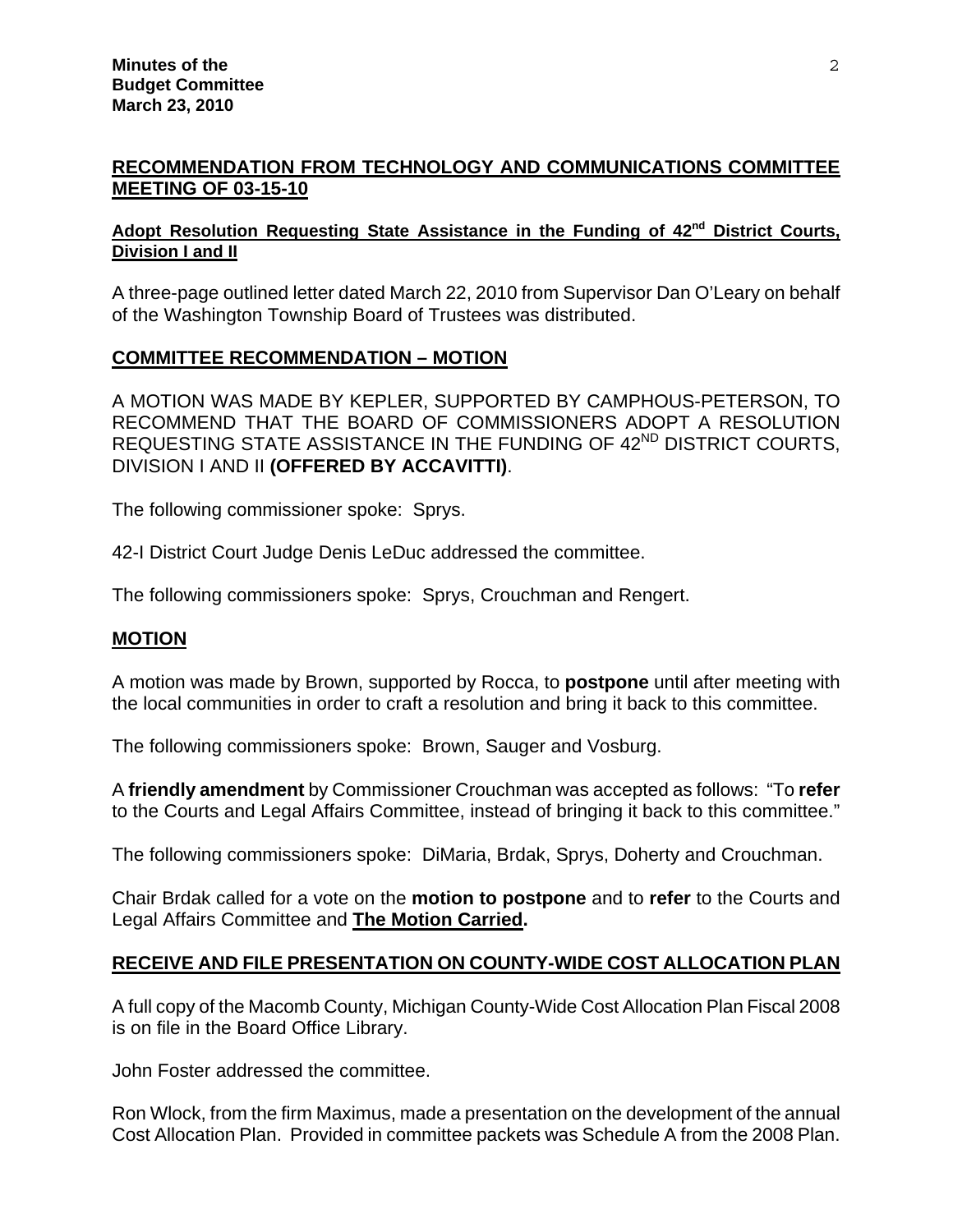The following commissioners spoke: Vosburg, Doherty, Brdak, Bruley, Duzyj and Camphous-Peterson.

#### **MOTION**

A motion was made by Moceri, supported by Vosburg, to receive and file the presentation on the annual County-Wide Cost Allocation Plan. **The Motion Carried.** 

### **RECOMMENDATION FROM PUBLIC SAFETY AND CORRECTIONS COMMITTEE MEETING OF 03-16-10**

#### **Approve Disbursement of Wireless E-911 Funds / Sheriff's Office**

#### **COMMITTEE RECOMMENDATION – MOTION**

A MOTION WAS MADE BY CAMPHOUS-PETERSON, SUPPORTED BY CARABELLI, TO RECOMMEND THAT THE BOARD OF COMMISSIONERS APPROVE THE DISBURSEMENT OF WIRELESS E-911 FUNDS PURSUANT TO MACOMB COUNTY'S AMENDED 911 PLAN PER SCHEDULE A (ATTACHED) UTILIZING POPULATION FIGURES SUPPLIED BY SEMCOG. **THE MOTION CARRIED.**

## **RECOMMENDATION FROM PLANNING AND ECONOMIC DEVELOPMENT COMMITTEE MEETING OF 03-17-10**

**Approve in Concept the Memorandum of Agreement Between Macomb County, Michigan, Board of Commissioners and Michigan State University for an Agricultural and Food Specialist Position in the Planning and Economic Development Department**

Commissioner Bruley offered the following motion; it was supported by Commissioner Carabelli. The motion reads as follows:

#### **COMMITTEE RECOMMENDATION – MOTION**

A MOTION WAS MADE BY BRULEY, SUPPORTED BY CARABELLI, TO RECOMMEND THAT THE BOARD OF COMMISSIONERS APPROVE THE MEMORANDUM OF AGREEMENT BETWEEN MACOMB COUNTY AND MICHIGAN STATE UNIVERSITY FOR AN AGRICULTURAL AND FOOD SPECIALIST POSITION IN THE PLANNING AND ECONOMIC DEVELOPMENT DEPARTMENT AND TO FUND IT WITH \$30,000 PREVIOUSLY ALLOCATED FOR THE SOIL CONSERVATION DISTRICT.

The following commissioners spoke: Doherty, Bruley, Brdak, D. Flynn, Rengert, Vosburg and Sprys.

## **AMENDMENT**

A MOTION WAS MADE BY VOSBURG, SUPPORTED BY RENGERT, TO REMOVE THE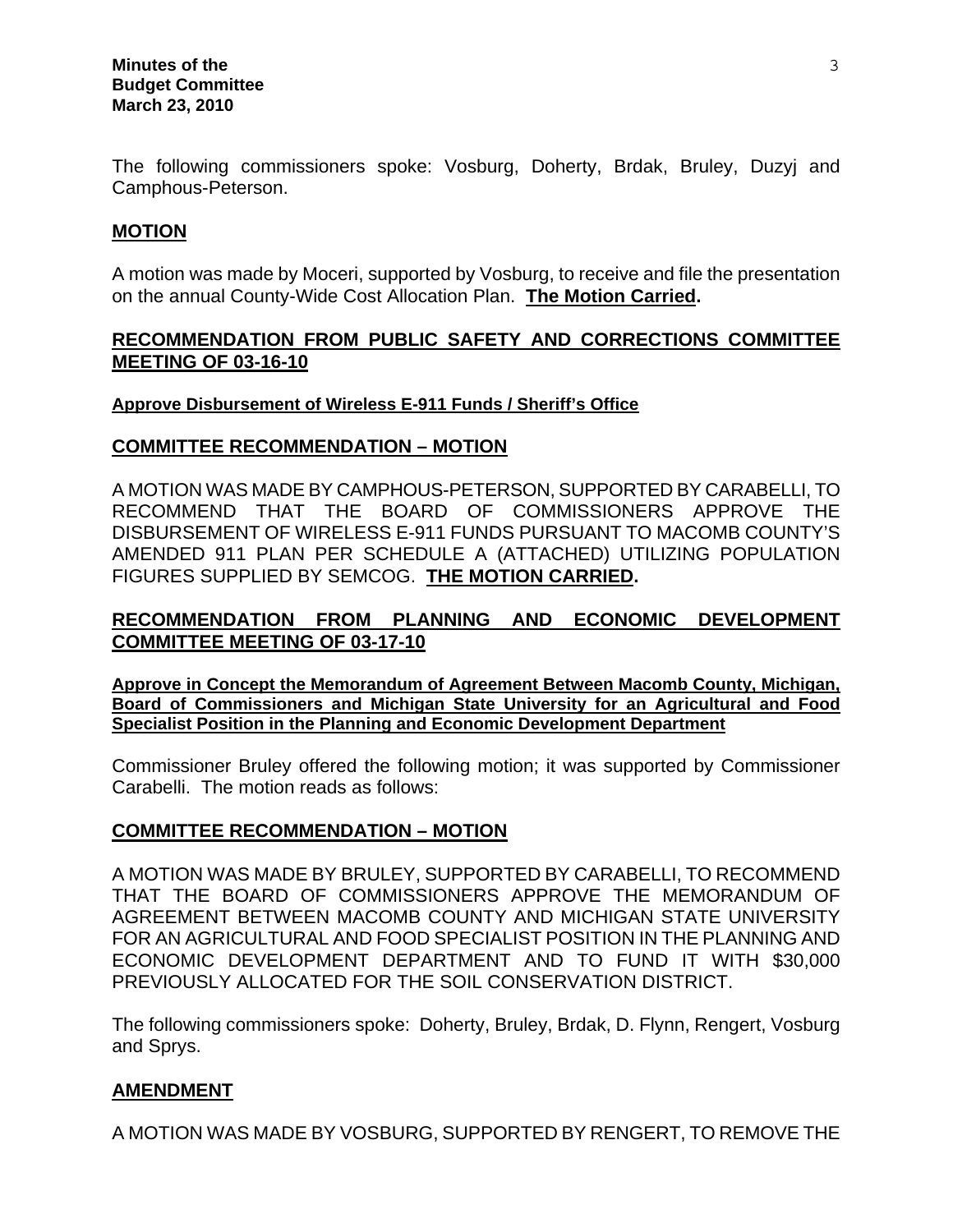DESIGNATION WHERE THE FUNDING WOULD COME FROM.

The following commissioners spoke: Vosburg, Sprys, Bruley and Accavitti.

A ROLL CALL VOTE WAS TAKEN ON THE **AMENDMENT** AS FOLLOWS:

VOTING YES WERE BROWN, RENGERT AND VOSBURG. THERE WERE 3 "YES" VOTES.

VOTING NO WERE ACCAVITTI, BOYLE, BRDAK, BRULEY, CAMPHOUS-PETERSON, CARABELLI, CROUCHMAN, DiMARIA, DOHERTY, DUZYJ, D. FLYNN, J. FLYNN, GIELEGHEM, KEPLER, LAMPAR, MIJAC, MOCERI, ROCCA, SAUGER, SPRYS AND TOCCO. THERE WERE 21 "NO" VOTES.

#### **THE MOTION WAS DEFEATED.**

The following commissioner spoke: D. Flynn.

A ROLL CALL VOTE WAS TAKEN ON THE **MAIN MOTION** AS FOLLOWS:

VOTING YES WERE ACCAVITTI, BOYLE, BRDAK, BROWN, BRULEY, CAMPHOUS-PETERSON, CARABELLI, CROUCHMAN, DiMARIA, DUZYJ, D. FLYNN, J. FLYNN, GIELEGHEM, KEPLER, LAMPAR, MIJAC, MOCERI, ROCCA, SAUGER, SPRYS, TOCCO AND VOSBURG. THERE WERE 22 "YES" VOTES.

VOTING NO WERE DOHERTY AND RENGERT. THERE WERE 2 "NO" VOTES.

#### **THE MOTION CARRIED.**

#### **ADOPT SALARY ASSUMPTIONS FOR 2010 AND 2011 ACTUARY PLAN**

#### **COMMITTEE RECOMMENDATION – MOTION**

A MOTION WAS MADE BY KEPLER, SUPPORTED BY BROWN, TO RECOMMEND THAT THE BOARD OF COMMISSIONERS ADOPT THE DECEMBER 2008 ACTUARY PLAN PREPARED BY THE FIRM GABRIEL ROEDER SMITH & COMPANY, USING 0% GENERAL EMPLOYEE SALARY INCREASE ASSUMPTION IN DEVELOPING THE RATES USED IN THE 2010 BUDGET. FURTHER, DIRECT GABRIEL ROEDER SMITH & COMPANY TO USE THE SAME 0% GENERAL EMPLOYEE SALARY INCREASE ASSUMPTION IN THE DEVELOPMENT OF THE 2009 ACTUARY PLAN FOR THE 2011 BUDGET. **THE MOTION CARRIED.** 

#### **ADOPT 2010/11 COUNTY DRAIN DEBT OF .0050 MILL FOR THE DECEMBER, 2010 MILLAGE LEVY**